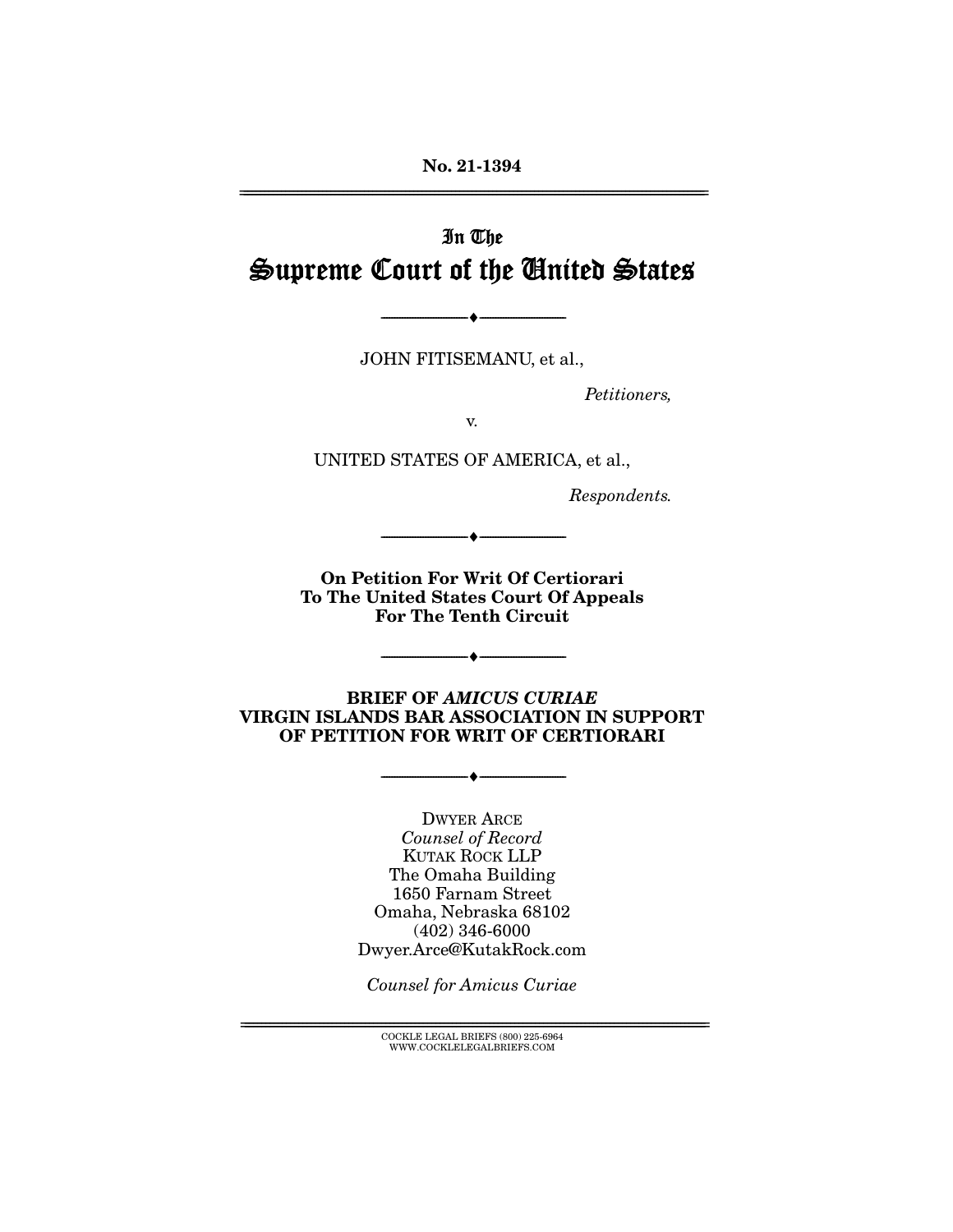#### **QUESTION PRESENTED**

 Justices Sotomayor and Gorsuch recently expressed the hope of millions that "the Court will soon recognize that the Constitution's application should never turn on  $\dots$  the misguided framework of the Insular Cases." United States v. Vaello Madero, 142 S. Ct. 1539, 1560 n.4 (2022) (Sotomayor, J., dissenting) (quoting id. at 1556 (Gorsuch, J., concurring)). If only "an appropriate case" were presented.

 This is that "appropriate case." A federal court has once again denied a fundamental constitutional right under the Insular Cases. This time "one of the most valuable rights in the world"—American citizenship. Kennedy v. Mendoza-Martinez, 372 U.S. 144, 160 (1963).

 The government claims it can deny the citizenship of those born in America's territories. The Citizenship Clause forbids this. But the court of appeals held otherwise under the "binding precedent" of the Insular Cases. These cases must be set aside. The question presented is:

Whether the *Insular Cases* should be overruled and the Citizenship Clause applied as written to secure the constitutional right to citizenship of those born in America's territories.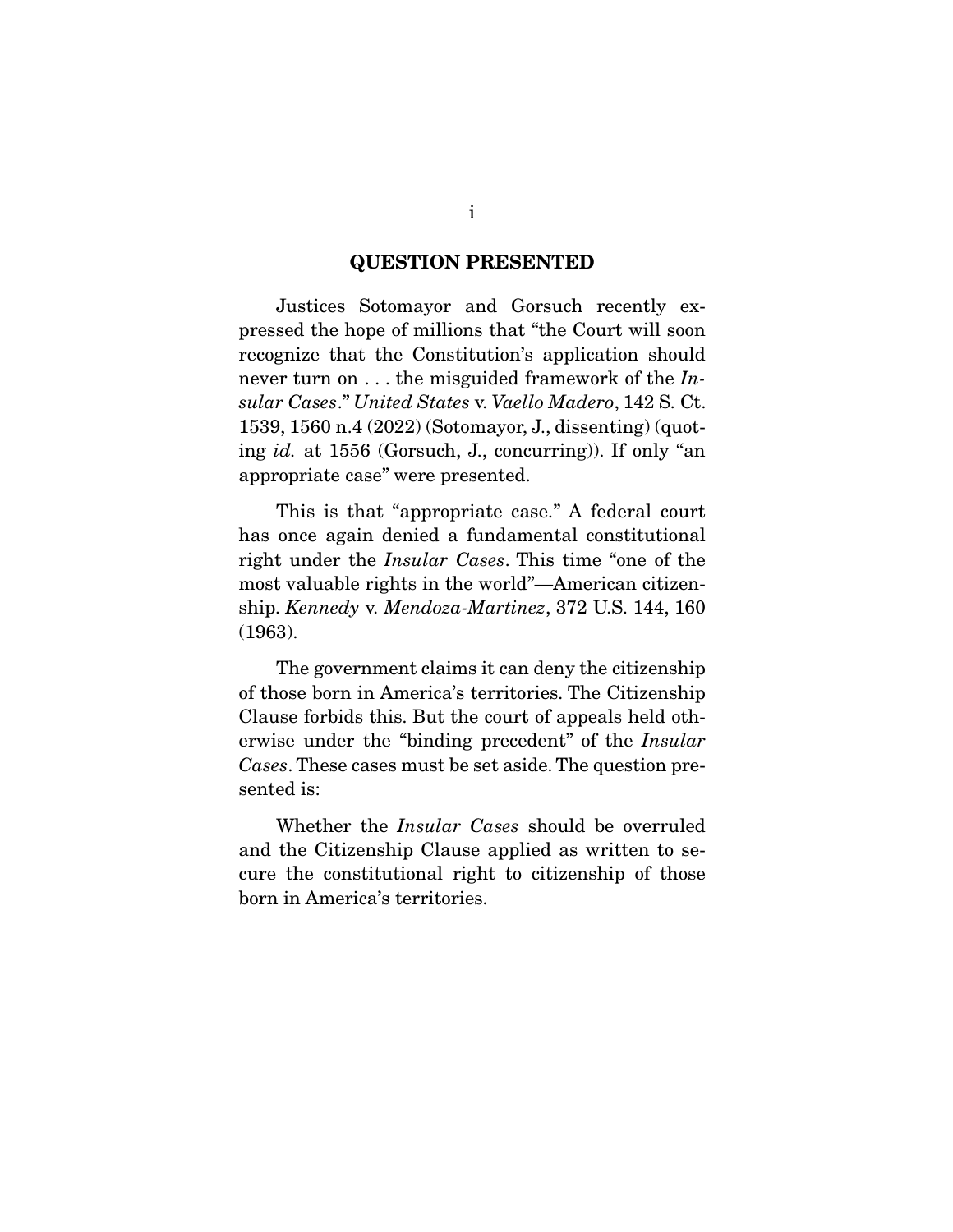### TABLE OF CONTENTS

| Page |
|------|
|      |
|      |
|      |
|      |
|      |
|      |
|      |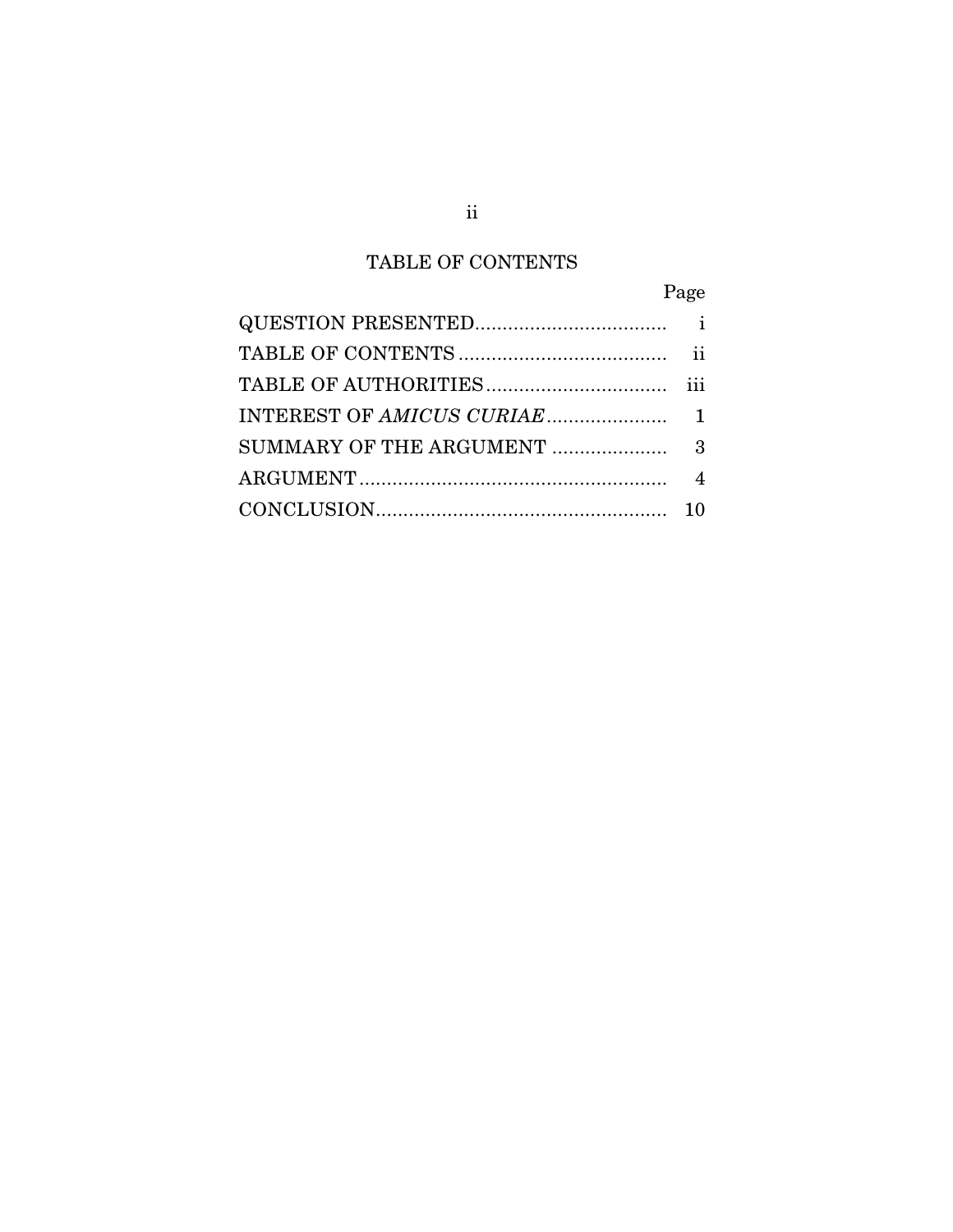### TABLE OF AUTHORITIES

Page

## **CASES**

| Bendix Autolite Corp. v. Midwesco Enters., Inc.,                                               |
|------------------------------------------------------------------------------------------------|
|                                                                                                |
| Brown v. Davenport, 142 S. Ct. 1510 (2022) 4                                                   |
|                                                                                                |
| Citizens United v. Fed. Election Comm'n, 558                                                   |
|                                                                                                |
| Dorr v. United States, 195 U.S. 138 (1904)7                                                    |
| Duncan v. Louisiana, 391 U.S. 145 (1968) 9                                                     |
| Edwards v. South Carolina, 372 U.S. 229 (1963) 9                                               |
| Everson v. Bd. of Ed. of Ewing Twp., 330 U.S. 1                                                |
| Fin. Oversight & Mgmt. Bd. for Puerto Rico v.<br>Aurelius Inv., LLC, 140 S. Ct. 1649 (2020)9   |
|                                                                                                |
| Janus v. Am. Fed'n of State, Cty., & Mun. Emps.,<br>Council 31, 138 S. Ct. 2448 (2018) 4, 5, 7 |
| June Med. Servs. L.L.C. v. Russo, 140 S. Ct. 2103                                              |
|                                                                                                |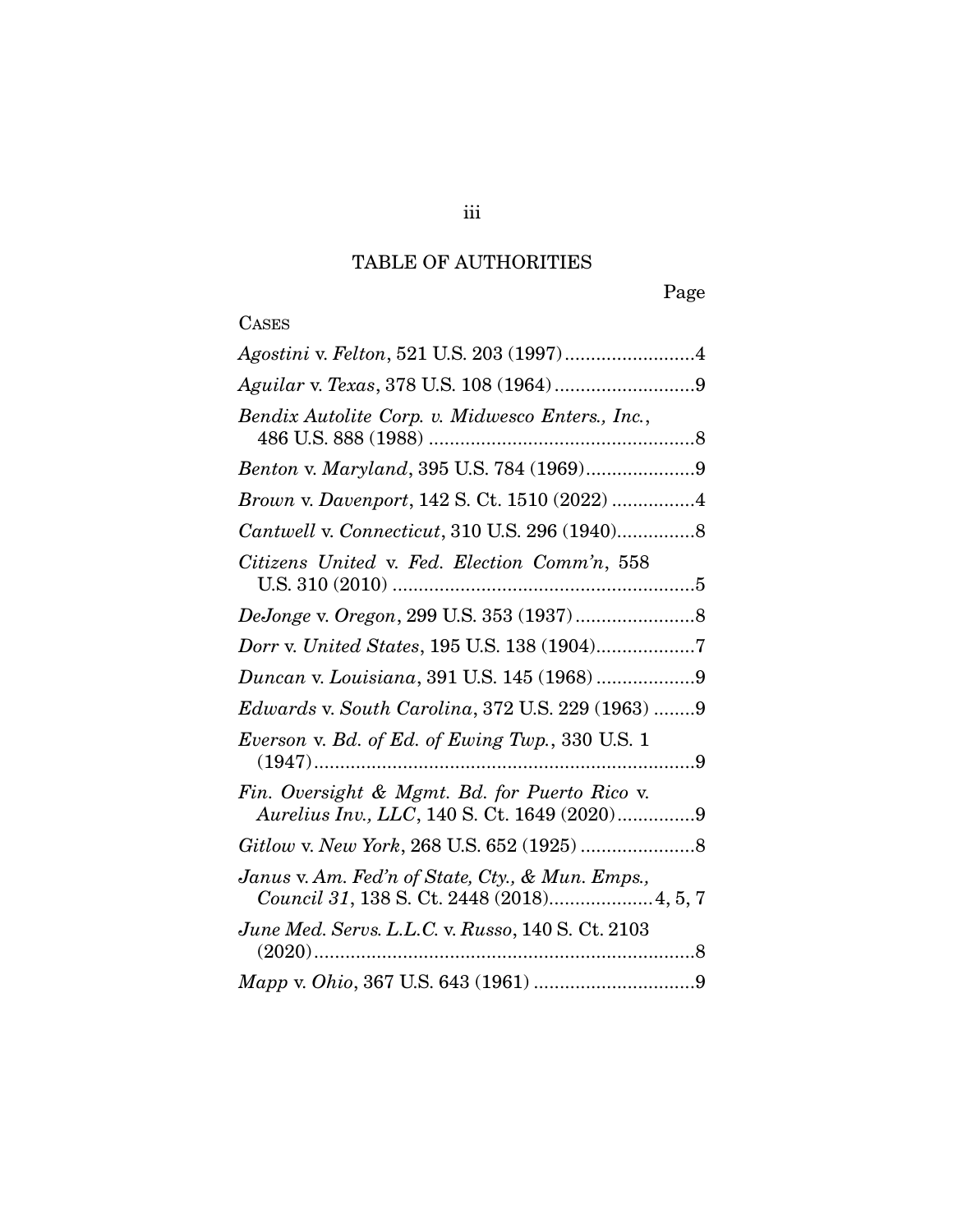### TABLE OF AUTHORITIES—Continued

| June Med. Servs. L.L.C. v. Russo, 140 S. Ct. 2103     |
|-------------------------------------------------------|
|                                                       |
| McDonald v. City of Chicago, 561 U.S. 742 (2010)  9   |
|                                                       |
| Ramos v. Louisiana, 140 S. Ct. 1390 (2020)10          |
|                                                       |
|                                                       |
| S. Dakota v. Wayfair, Inc., 138 S. Ct. 2080 (2018)  9 |
|                                                       |
| Tuaua v. United States, 788 F.3d 300 (D.C. Cir.       |
| $United\ States\ v.\ Ross, 456\ U.S.\ 798\ (1982)9$   |
| United States v. Vaello Madero, 142 S. Ct. 1539       |
| <b>CONSTITUTIONAL PROVISIONS</b>                      |
|                                                       |
|                                                       |
| <b>STATUTES</b>                                       |
|                                                       |
| <b>RULES</b>                                          |
|                                                       |

iv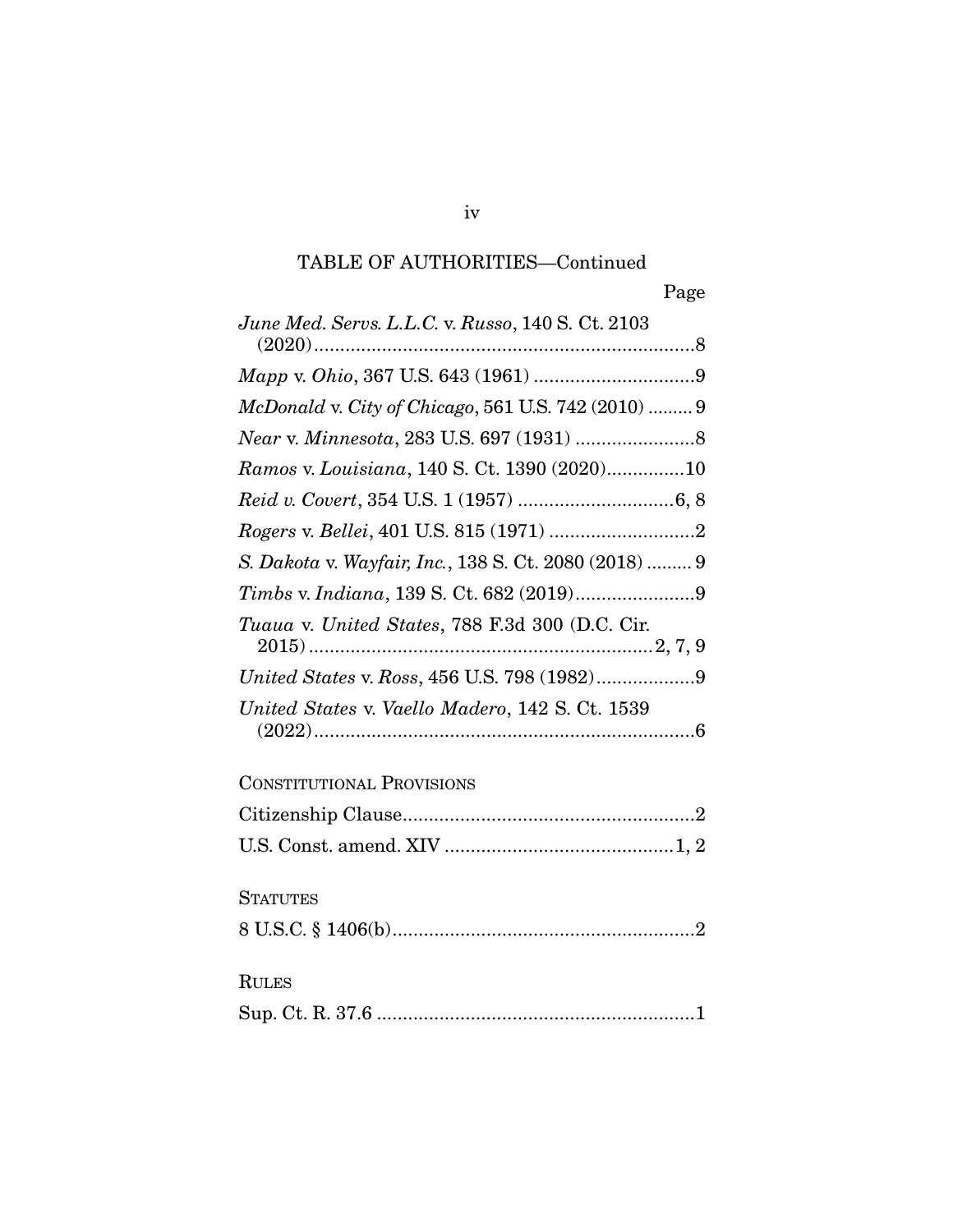### TABLE OF AUTHORITIES—Continued

Page

OTHER AUTHORITIES

Charles E. Littlefield, The Insular Cases, 15 Harv. L. Rev. 169 (1901) .................................. passim

v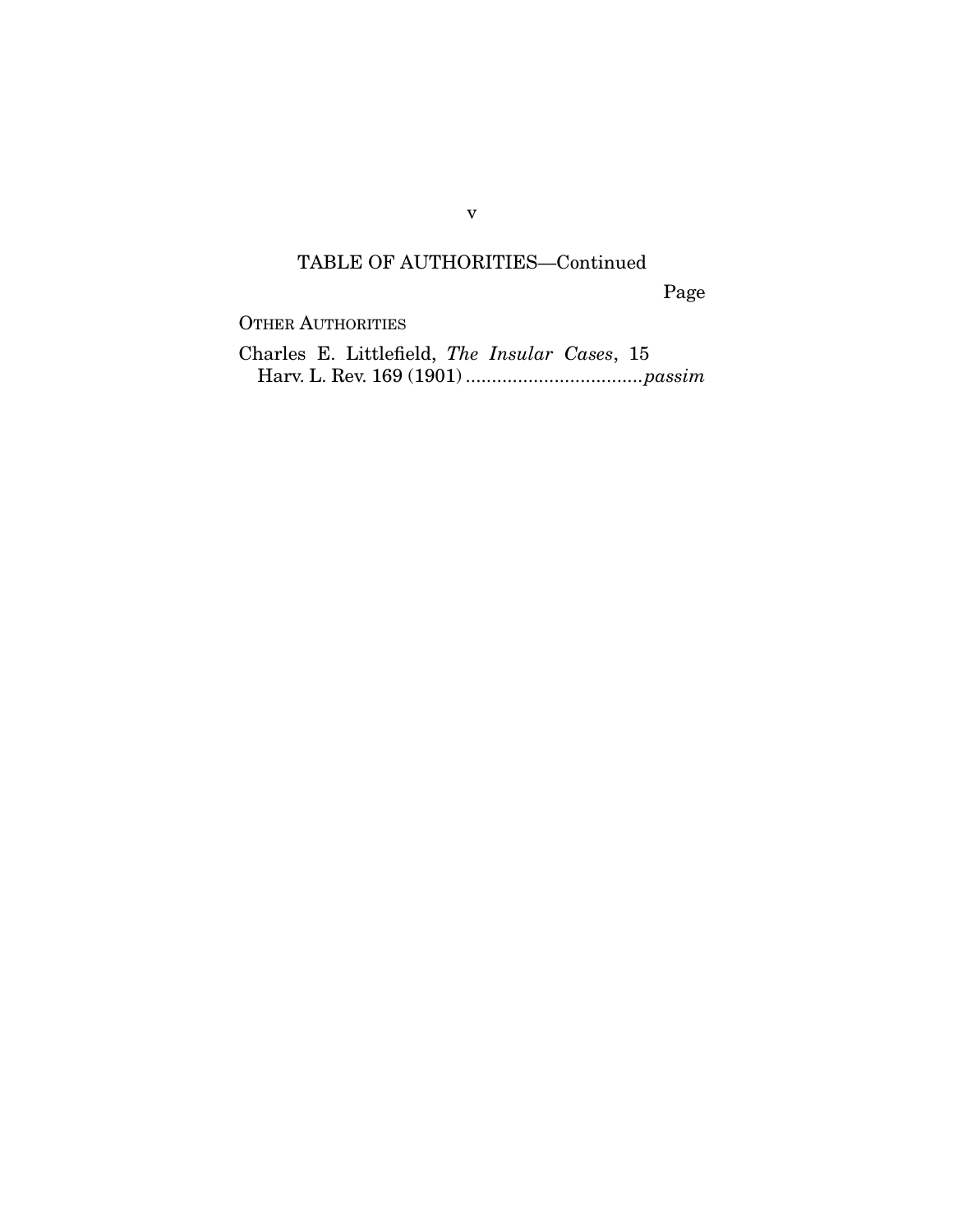#### **INTEREST OF** *AMICUS CURIAE*<sup>1</sup>

 The Virgin Islands Bar Association is comprised of 1,000 members practicing law in the "unincorporated" territory of the Virgin Islands of the United States. The Bar Association's mission is to advance the administration of justice, enhance access to justice, and advocate for its members, the judicial system, and the people of the Virgin Islands.

 The scope of the decision below—holding those born in "unincorporated" territories have no constitutional right to citizenship—demonstrates the Bar Association's duty to again advocate for the people of the Virgin Islands. In fulfillment of its duties, the Bar Association submits this brief as *amicus curiae* urging the Court to grant certiorari and reverse the court of appeals.

 "Citizenship is a most precious right. It is expressly guaranteed by the Fourteenth Amendment to the Constitution, which speaks in the most positive terms." Kennedy, 372 U.S. at 159. "Deprivation of citizenship—particularly American citizenship, which is one of the most valuable rights in the world today—

<sup>1</sup> Pursuant to Supreme Court Rule 37.6, amicus curiae and its counsel state that none of the parties to this case nor their counsel authored this brief in whole or in part, and that no counsel or party made a monetary contribution intended to fund the preparation or submission of this brief. The parties were timely notified of the Bar Association's intent to file and consent to this filing. This brief is not intended to reflect the views of any individual member of the Virgin Islands Bar Association or the Supreme Court of the Virgin Islands.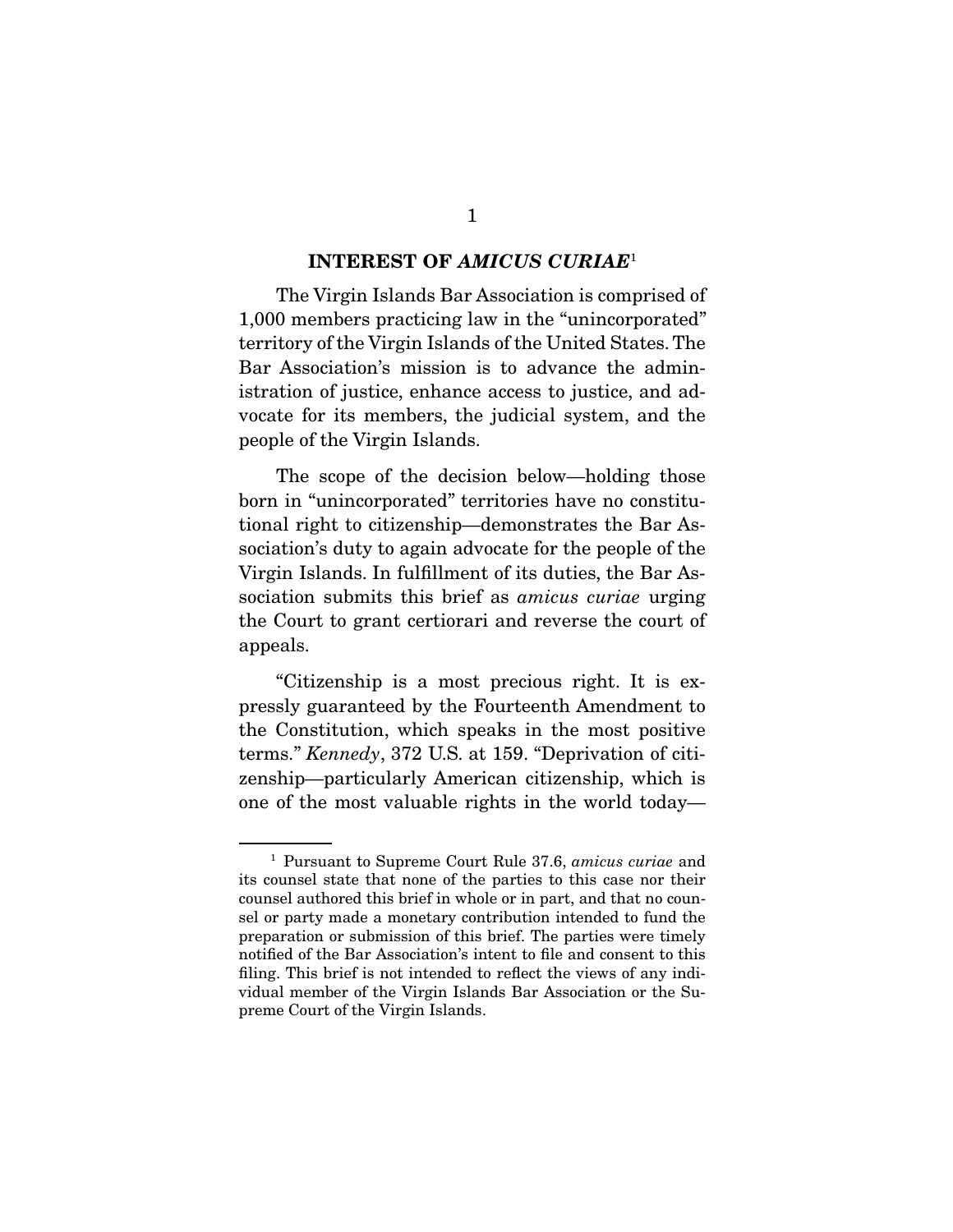has grave practical consequences." Id. at 160 (citation omitted).

 "[T]he undeniable purpose of the Fourteenth Amendment was . . . to put citizenship beyond the power of any governmental unit[ ] to destroy." Rogers v. Bellei, 401 U.S. 815, 822 (1971). Despite this, courts continue to rely on the Insular Cases to endorse the government's claimed power to destroy the citizenship of those born in America's territories. See, e.g., Tuaua v. United States, 788 F.3d 300, 306 (D.C. Cir. 2015) ("Analysis of the Citizenship Clause's application to American Samoa would be incomplete absent invocation of the sometimes contentious Insular Cases.").

 In denying the petitioners' constitutional right to citizenship, the court of appeals expressly relied on "the distinction between incorporated and unincorporated territories" written into the Constitution by the Insular Cases. Pet.App.29a.

 Like American Samoa, the Virgin Islands is an "unincorporated" American territory. Unlike American Samoa, Congress declared "all persons born in [the Virgin Islands] . . . citizens of the United States at birth." 8 U.S.C. § 1406(b). But under the court of appeals' reasoning, this statute—subject to repeal by Congress at any time—serves as Virgin Islanders' only claim to American citizenship.

 In its application of the "binding precedent" of the Insular Cases, Pet.App.31a, the court of appeals subjects Virgin Islanders to a second-class, statutory citizenship that exists only at the whim of Congress.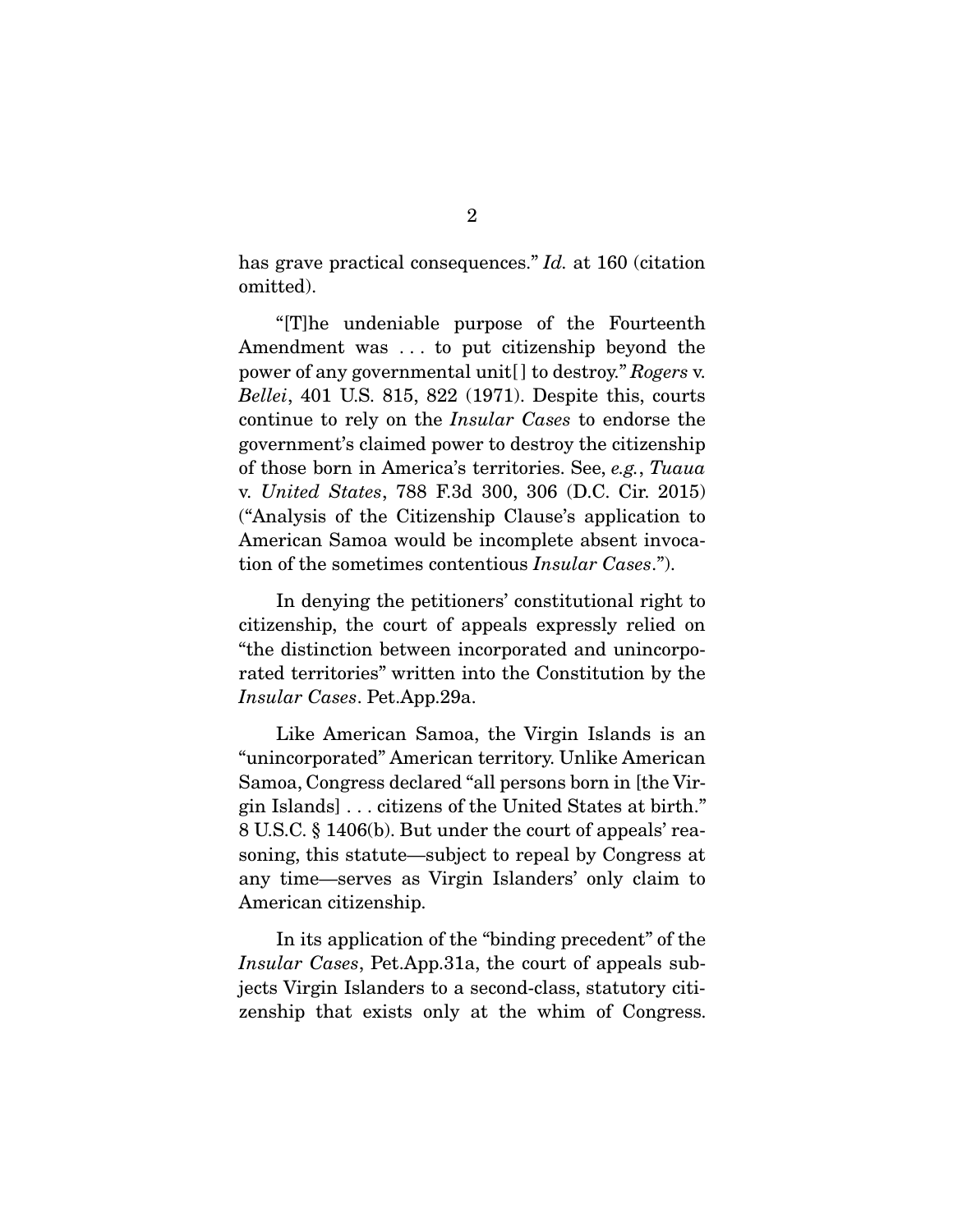Letting the court of appeals' decision stand would tell Virgin Islanders, Puerto Ricans, Guamanians, and Northern Mariana Islanders alike that they are Americans only to the extent Congress allows.

 The second-class citizenship imposed on Virgin Islanders by the *Insular Cases* finds no support in the text of the Constitution. It's time for the Court to set aside the Insular Cases and instead apply the Constitution as written.

### **SUMMARY OF THE ARGUMENT**

--------------------------------- ♦ ---------------------------------

 The Insular Cases promised "fundamental" constitutional rights in America's territories. But this was an empty promise. Instead, courts routinely invoke the Insular Cases to deny fundamental constitutional rights in America's territories.

 The territorial incorporation doctrine invented by the Insular Cases has no basis in the text or history of the Constitution. It was fashioned out of whole cloth by the same people who decided Plessy v. Ferguson. It served the cause of political expedience and imposed a permanent second-class citizenship on the "alien races" of America's territories.

 It is unsurprising then that it flunks every factor the Court evaluates in applying stare decisis. No one defends the quality (such as it is) of the reasoning behind the territorial incorporation doctrine—it is openly racist. It creates an unworkable rule with unclear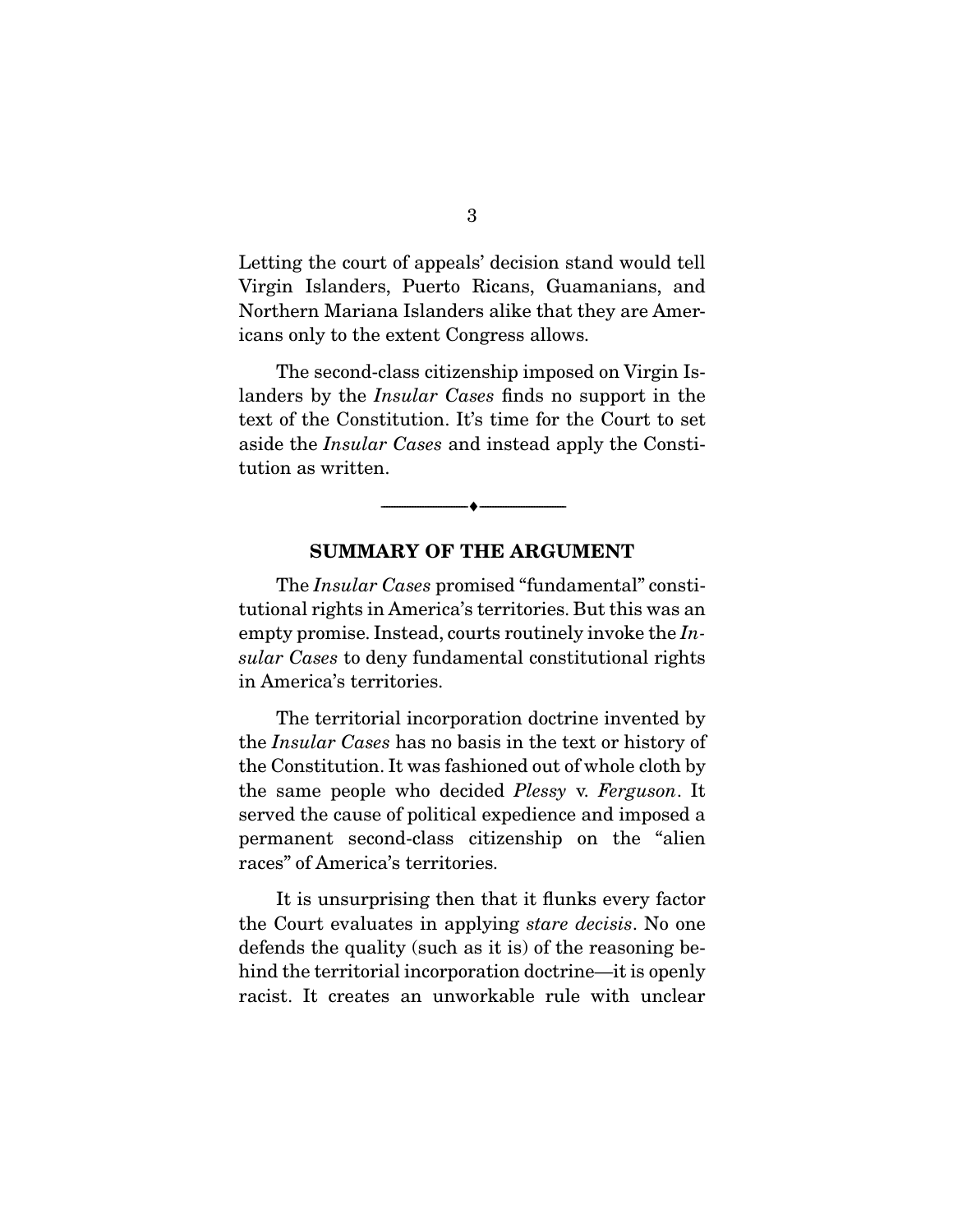standards inconsistently applied to the detriment of millions. It is completely at odds with a century's worth of precedent on fundamental constitutional rights. It is time to set it aside.

 The Virgin Islands Bar Association—on behalf of its members and the "alien races" of the "unincorporated" territory of the Virgin Islands—urges the Court to grant the petition for a writ of certiorari, overrule the Insular Cases, and secure the constitutional birthright of those born in America's territories.

### **ARGUMENT**

 $\overbrace{\hspace{2.5cm}}^{\bullet}$   $\overbrace{\hspace{2.5cm}}^{\bullet}$ 

 "[R]espect for past judgments also means respecting their limits." Brown v. Davenport, 142 S. Ct. 1510, 1528 (2022). "Stare decisis is not an inexorable command, but instead reflects a policy judgment that in most matters it is more important that the applicable rule of law be settled than that it be settled right." Agostini v. Felton, 521 U.S. 203, 235 (1997) (cleaned up). "That policy is at its weakest when we interpret the Constitution because our interpretation can be altered only by constitutional amendment or by overruling our prior decisions." Id.

 "Our cases identify factors that should be taken into account in deciding whether to overrule a past decision." Janus v. Am. Fed'n of State, Cty., & Mun. Emps., Council 31, 138 S. Ct. 2448, 2478 (2018). Those factors include: "the quality of [the decision's] reasoning, the workability of the rule it established, its consistency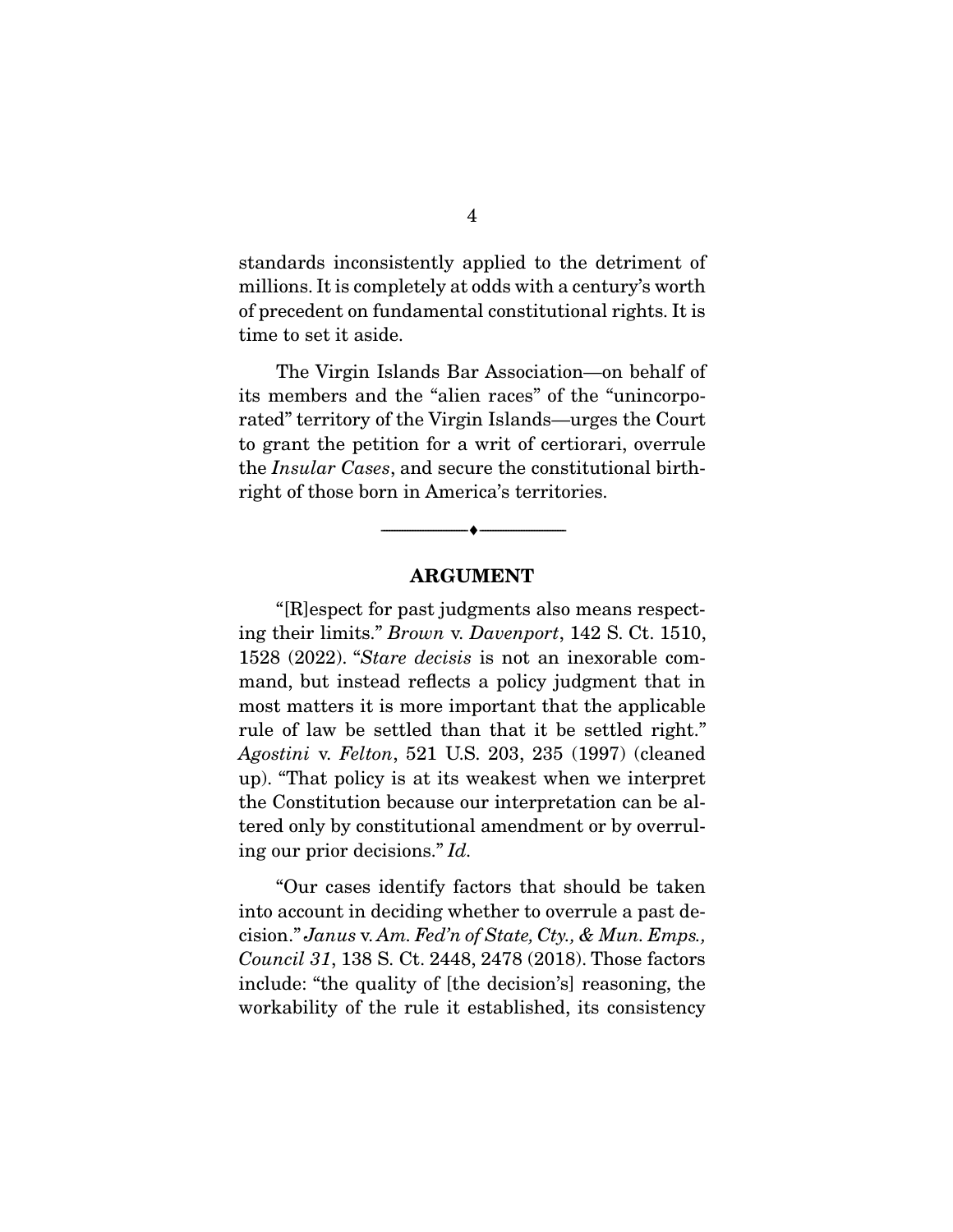with other related decisions, developments since the decision was handed down, and reliance on the decision." Id. at 2478–79.

The *Insular Cases* flunk every one of them.

 1. The quality of the reasoning in the Insular Cases is indefensible. "An important factor in determining whether a precedent should be overruled is the quality of its reasoning." Id. at 2479. "When neither party defends the reasoning of a precedent, the principle of adhering to that precedent through stare decisis is diminished." Citizens United v. Fed. Election Comm'n, 558 U.S. 310, 363 (2010).

The territorial incorporation doctrine of the *Insu*lar Cases had few defenders when handed down. See, e.g., Charles E. Littlefield, The Insular Cases, 15 Harv. L. Rev. 169, 170  $(1901)$  ("The *Insular Cases*, in the manner in which the results were reached, the incongruity of the results, and the variety of inconsistent views expressed . . . are . . . without a parallel in our judicial history."). Today, it appears the openly racist reasoning of the Insular Cases has no defenders at all.

 The harshest critics of the Insular Cases have been members of this Court. As far back as 1957, a plurality of the Court refused to apply the *Insular Cases* to Americans abroad. Four members of the Court could "find no warrant, in logic or otherwise, for picking and choosing among the remarkable collection of 'Thou shalt nots' which were explicitly fastened on all departments and agencies of the Federal Government by the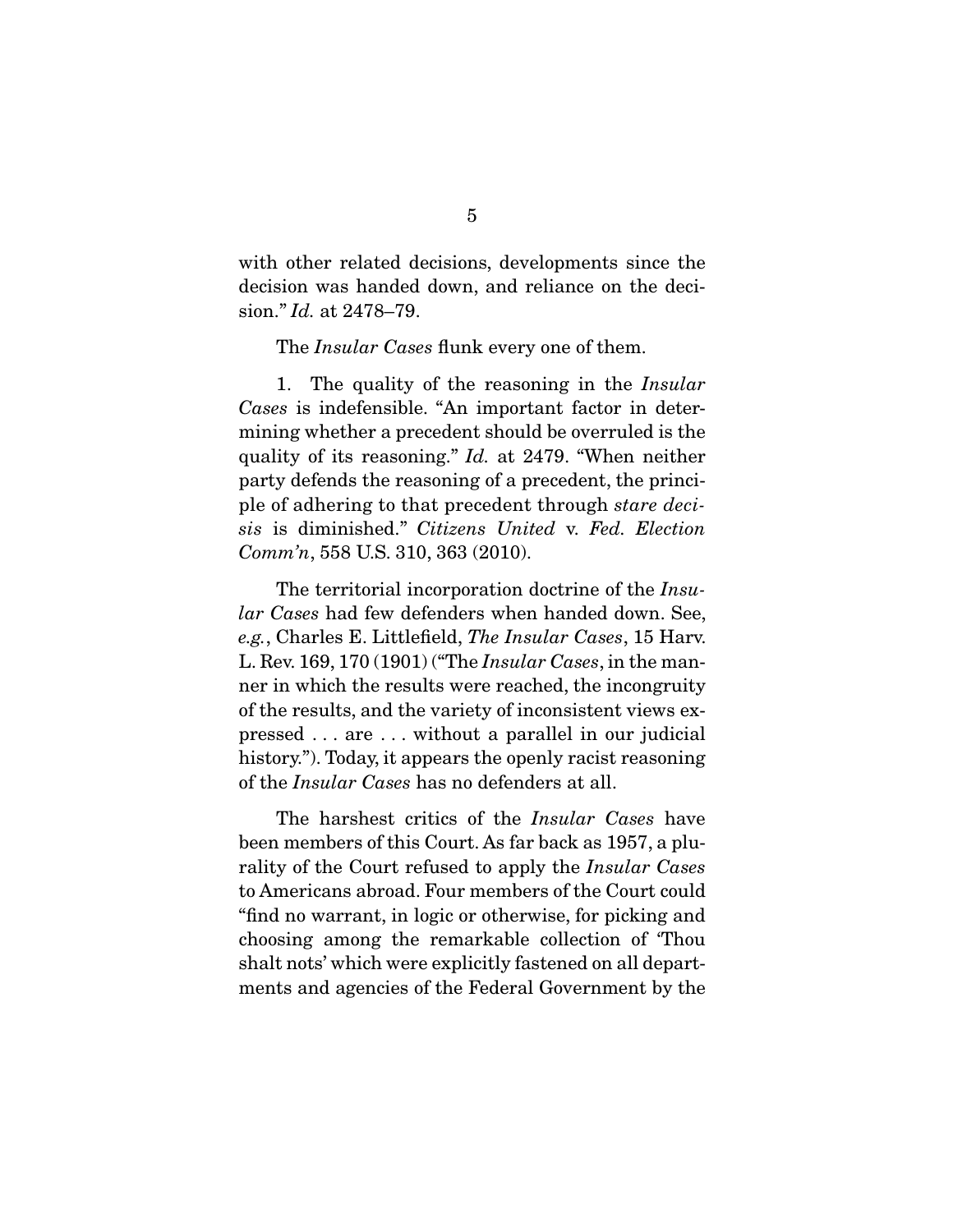Constitution and its Amendments." Reid v. Covert, 354 U.S. 1, 8–9 (1957) (plurality opinion).

 More recently, Justices Sotomayor and Gorsuch renewed the call to set aside the *Insular Cases*. As Justice Gorsuch succinctly explained, "[t]he Insular Cases have no foundation in the Constitution and rest instead on racial stereotypes. They deserve no place in our law." Vaello Madero, 142 S. Ct. at 1554 (Gorsuch, J., concurring). "Nothing in the Constitution speaks of 'incorporated' and 'unincorporated' Territories," and "[n]othing in it authorizes judges to engage in the sordid business of segregating Territories and the people who live in them on the basis of race, ethnicity, or religion." Id.

 Not even the court of appeals endorsed the reasoning of the Insular Cases when it invoked them to rule against the petitioners. Instead, the court of appeals went out of its way to criticize the *Insular Cases*: "Not only is the purpose of the Insular Cases disreputable to modern eyes, so too is their reasoning. The Court repeatedly voiced concern that native inhabitants of the unincorporated territories were simply unfit for the American constitutional regime." Pet.App.16a.

 "It is past time to acknowledge the gravity of this error." Vaello Madero, 142 S. Ct. at 1560 n.4 (Sotomayor, J., dissenting) (quoting id. at 1554 (Gorsuch, J., concurring)).

 2. The territorial incorporation doctrine of the Insular Cases is unworkable. Courts have toiled for over a century to tease out which constitutional rights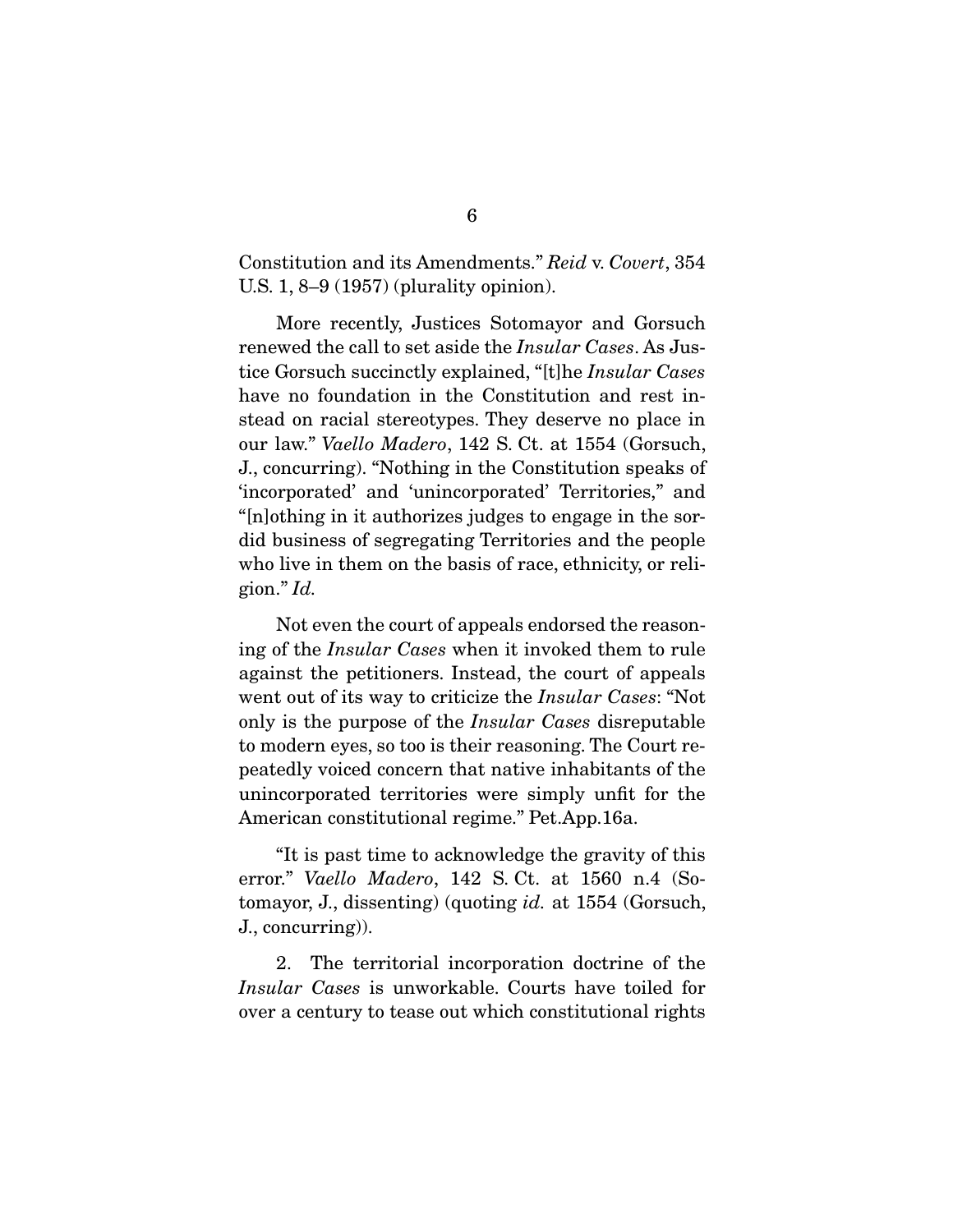are "fundamental" enough to apply to "unincorporated" territories. This is made all the more difficult because, according to the courts of appeals, the term "fundamental" apparently "has a distinct and narrow meaning in the context of territorial rights." Tuaua, 788 F.3d at 308. "Even rights that we would normally think of as fundamental, such as the constitutional right to a jury trial, are not 'fundamental' under the framework of the Insular Cases." Pet.App.32a–33a. Under this "distinct and narrow meaning," "[i]t is not sufficient that a right be considered fundamentally important in a colloquial sense or even that a right be necessary to the American regime of ordered liberty." Tuaua, 788 F.3d at 308 (cleaned up). Instead, "[u]nder the Insular framework the designation of fundamental extends only to the narrow category of rights and principles which are the basis of all free government." Id. (quoting Dorr v. United States, 195 U.S. 138, 147 (1904)) (emphasis in original).

The *Insular Cases* create an unworkable system tasking federal courts with determining which constitutional rights are "the basis of all free government" versus merely part of the "American regime of ordered liberty." Unsurprisingly, these nonsense statements masquerading as legal principles do not create a standard capable of consistent application. Accord Janus, 138 S. Ct. at 2481 (setting aside precedent creating a distinction that "has proved to be impossible to draw with precision").

 Much like "[a]ttempting to judg[e] whether a particular line is longer than a particular rock is heavy,"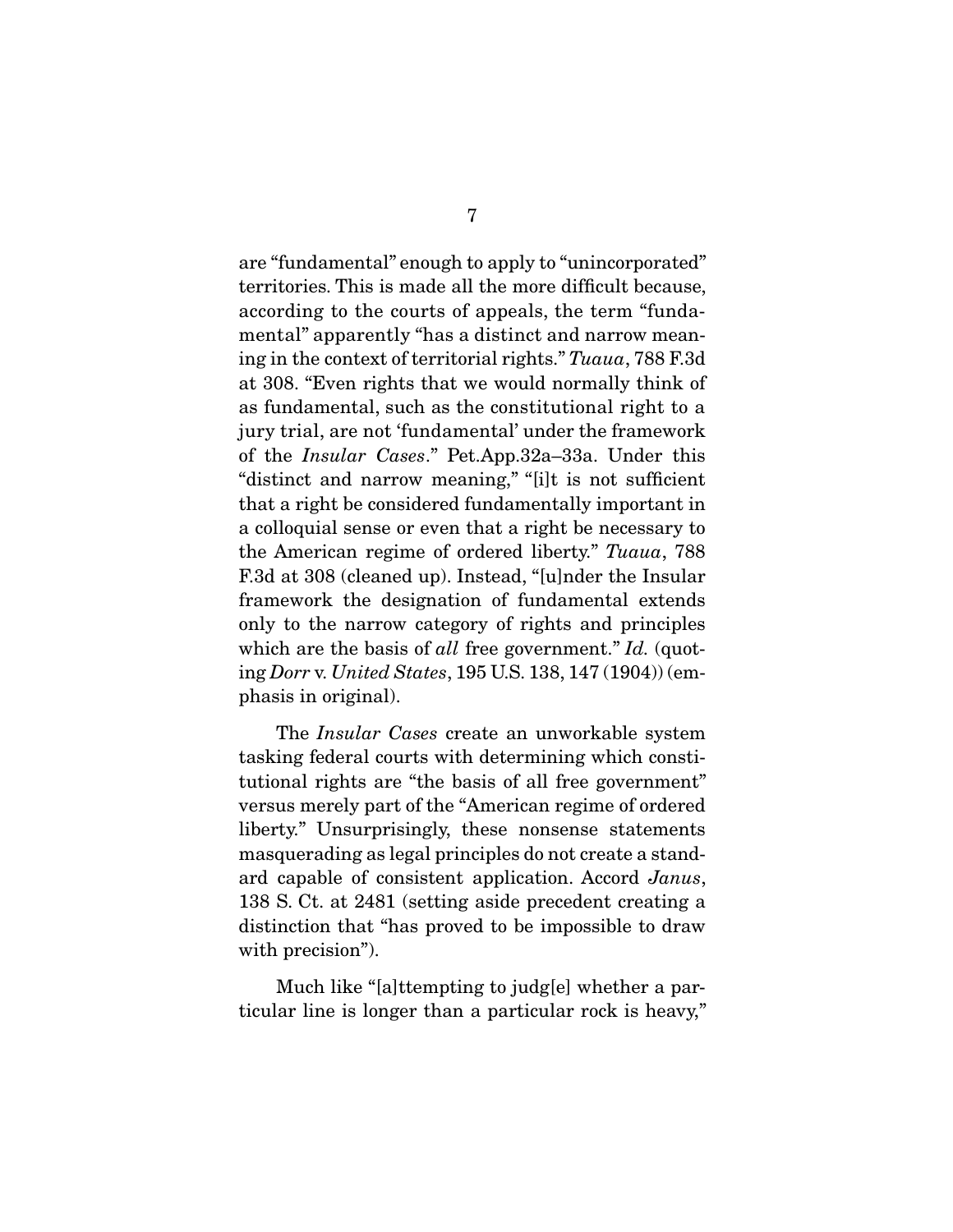"[t]here is no plausible sense in which anyone, let alone this Court, could objectively assign weight to such imponderable values and no meaningful way to compare them if there were." June Med. Servs. L.L.C. v. Russo, 140 S. Ct. 2103, 2136 (2020) (Roberts, C.J., concurring) (quoting Bendix Autolite Corp. v. Midwesco Enters., Inc., 486 U.S. 888, 897 (1988) (Scalia, J., concurring)). The *Insular Cases* have created an unworkable patchwork where constitutional rights are fundamental only sometimes and only in some places.

 3. The Insular Cases are inconsistent with related decisions and stand at odds with all modern-day constitutional jurisprudence. There is no better example of this than Reid. Because the Reid plurality fell just one vote short, Americans have greater constitutional rights in a foreign country than in an American territory.

Nor are the *Insular Cases* consistent with a century's worth of precedent on fundamental constitutional rights. Yet federal courts continue to routinely invoke the Insular Cases to deny these fundamental rights in America's territories.

 Since the Insular Cases were decided, the Court has recognized nearly all the Bill of Rights to be so "fundamental" as to restrict all government action, whether State or Federal. See, e.g., Gitlow v. New York, 268 U.S. 652 (1925) (right to free speech); Near v. Minnesota, 283 U.S. 697 (1931) (freedom of the press); DeJonge v. Oregon, 299 U.S. 353 (1937) (assembly); Cantwell v. Connecticut, 310 U.S. 296 (1940) (free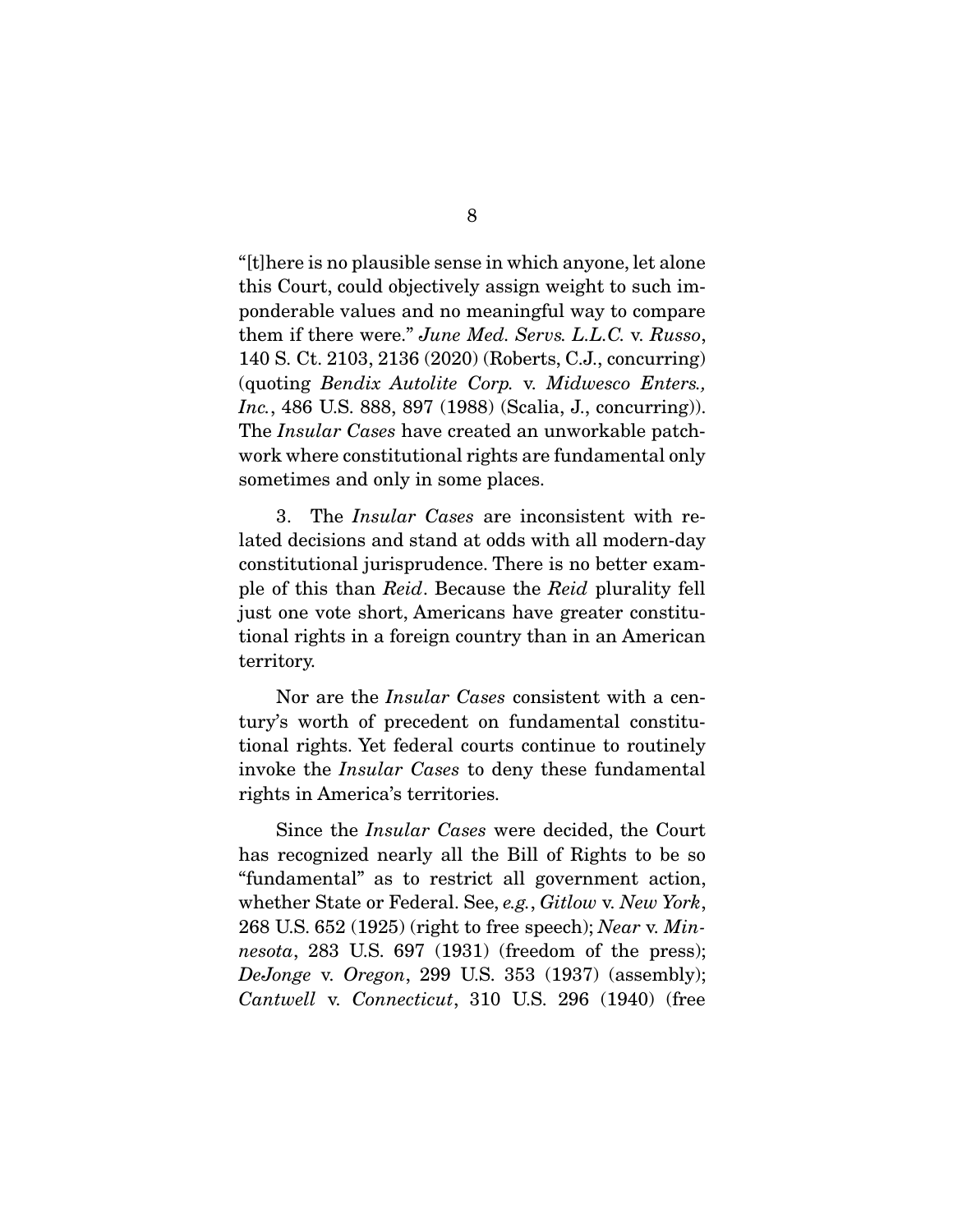exercise of religion); Everson v. Bd. of Ed. of Ewing Twp., 330 U.S. 1 (1947) (establishment of religion);  $Ed$ wards v. South Carolina, 372 U.S. 229 (1963) (petition for redress of grievances); Mapp v. Ohio, 367 U.S. 643 (1961) (unreasonable search and seizure); Aguilar v. Texas, 378 U.S. 108 (1964) (warrant requirement); Benton v. Maryland, 395 U.S. 784 (1969) (double jeopardy); Duncan v. Louisiana, 391 U.S. 145 (1968) (right to jury trial); McDonald v. City of Chicago, 561 U.S. 742 (2010) (right to bear arms); Timbs v. Indiana, 139 S. Ct. 682 (2019) (excessive fines).

 Instead of recognizing these fundamental constitutional rights, courts applying the Insular Cases invented a new, "distinct and narrow meaning" of the term in an attempt to reconcile these fundamental rights with the Insular Cases. Tuaua, 788 F.3d at 308.

 The Court should save the federal judiciary the trouble of harmonizing these two irreconcilable lines of precedent and finally overrule the "much-criticized 'Insular Cases.'" Fin. Oversight & Mgmt. Bd. for Puerto Rico v. Aurelius Inv., LLC, 140 S. Ct. 1649, 1665 (2020).

 4. The territorial incorporation doctrine of the Insular Cases lacks the consistency to create any valid reliance interests. "[S]tare decisis accommodates only legitimate reliance interests." S. Dakota v. Wayfair, Inc., 138 S. Ct. 2080, 2098 (2018) (quoting United States v. Ross, 456 U.S. 798, 824 (1982)) (cleaned up). None exist here.

 Instead, any attempt to identify a reliance interest created by the Insular Cases would "miss[ ] maybe the